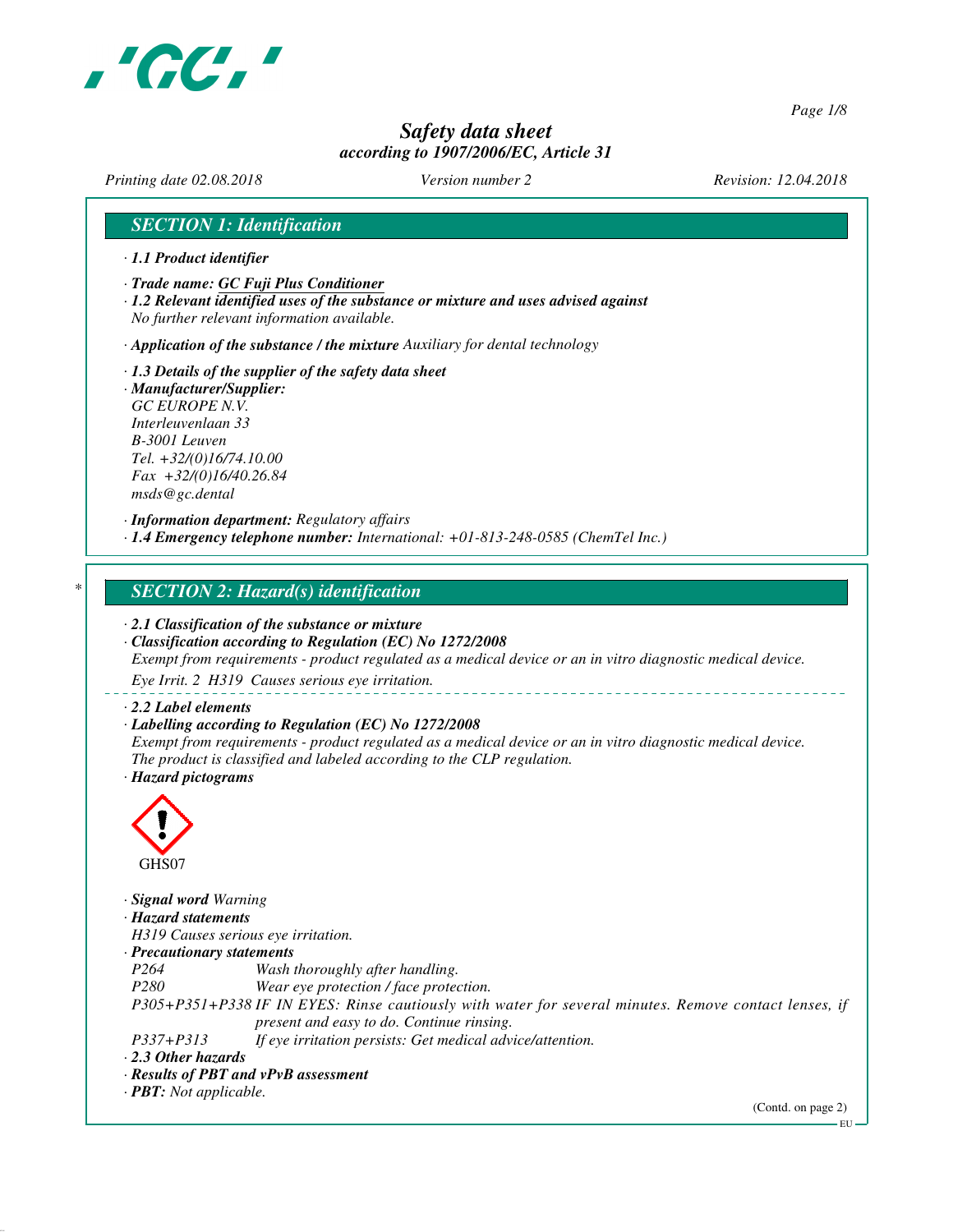*Printing date 02.08.2018 Version number 2 Revision: 12.04.2018*

#### *Trade name: GC Fuji Plus Conditioner*

*· vPvB: Not applicable.*

(Contd. of page 1)

# *SECTION 3: Composition/information on ingredients*

#### *· 3.2 Chemical characterization: Mixtures*

*· Description:*

*Only substances required to be mentioned according to Annex II of regulation 1907/2006 are listed. Information on the other substances that may be present can be obtained upon request.*

| · Dangerous components:            |                                                           |             |
|------------------------------------|-----------------------------------------------------------|-------------|
| 5949-29-1 citric acid mono hydrate | Eve Irrit. 2. H319                                        | 10%         |
| 7705-08-0 <i>iron trichloride</i>  | Eye Dam. 1, H318; Acute Tox. 4, H302; Skin Irrit. 2, H315 | $1 - 2.5\%$ |
| .<br>.                             |                                                           |             |

*· Additional information: For the wording of the listed hazard phrases refer to section 16.*

## *SECTION 4: First-aid measures*

#### *· 4.1 Description of first aid measures*

*· General information:*

*Immediately remove any clothing soiled by the product.*

- *If symptoms persist consult doctor.*
- *· After inhalation:*
- *Supply fresh air. If required, provide artificial respiration. Keep patient warm. Consult doctor if symptoms persist. Take affected persons into fresh air and keep quiet.*
- *· After skin contact: If skin irritation continues, consult a doctor.*
- *· After eye contact:*

*Protect unharmed eye.*

*Rinse opened eye for several minutes under running water. Then consult a doctor.*

*· After swallowing:*

*Rinse out mouth and then drink plenty of water.*

- *If symptoms persist consult doctor.*
- *· 4.2 Most important symptoms and effects, both acute and delayed No further relevant information available.*
- *· 4.3 Indication of any immediate medical attention and special treatment needed*

*No further relevant information available.*

## *SECTION 5: Fire-fighting measures*

- *· 5.1 Extinguishing media*
- *· Suitable extinguishing agents:*

*CO2, extinguishing powder or water spray. Fight larger fires with water spray or alcohol resistant foam. Use fire fighting measures that suit the environment.*

*· For safety reasons unsuitable extinguishing agents: Water with full jet*

*· 5.2 Special hazards arising from the substance or mixture Formation of toxic gases is possible during heating or in case of fire.*

- *· 5.3 Advice for firefighters*
- *· Protective equipment: Wear self-contained respiratory protective device.*
- *· Additional information*

*Dispose of fire debris and contaminated fire fighting water in accordance with official regulations.*

(Contd. on page 3)

EU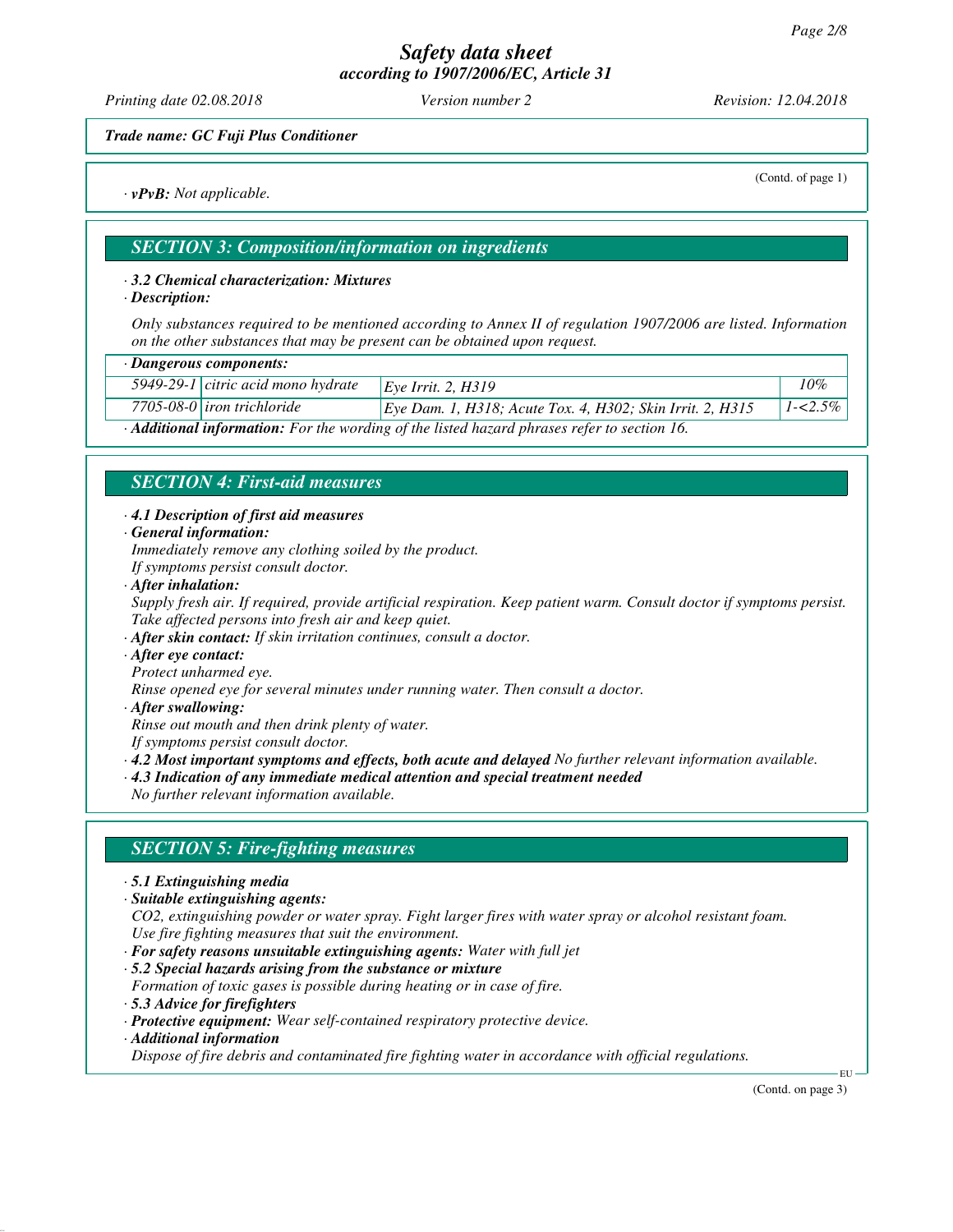*Printing date 02.08.2018 Version number 2 Revision: 12.04.2018*

#### *Trade name: GC Fuji Plus Conditioner*

(Contd. of page 2)

## *SECTION 6: Accidental release measures*

*· 6.1 Personal precautions, protective equipment and emergency procedures Remove persons from danger area. Avoid contact with the eyes and skin. Wear protective clothing. · 6.2 Environmental precautions:*

*Do not allow product to reach sewage system or any water course. Inform respective authorities in case of seepage into water course or sewage system.*

- *Do not allow to penetrate the ground/soil.*
- *In case of seepage into the ground inform responsible authorities.*
- *· 6.3 Methods and material for containment and cleaning up: Absorb liquid components with liquid-binding material. Dispose of the collected material according to regulations.*

#### *· 6.4 Reference to other sections See Section 7 for information on safe handling. See Section 8 for information on personal protection equipment. See Section 13 for disposal information.*

# *SECTION 7: Handling and storage*

- *· 7.1 Precautions for safe handling Avoid contact with the eyes and skin.*
- *· Information about protection against explosions and fires: No special measures required.*
- *· 7.2 Conditions for safe storage, including any incompatibilities*

*· Storage:*

- *· Requirements to be met by storerooms and receptacles: Store only in unopened original receptacles.*
- *· Information about storage in one common storage facility: Store away from foodstuffs.*
- *· Further information about storage conditions: None.*
- *· 7.3 Specific end use(s) No further relevant information available.*

## *SECTION 8: Exposure controls/personal protection*

- *· Additional information about design of technical systems: No further data; see item 7.*
- *· 8.1 Control parameters*
- *· Components with limit values that require monitoring at the workplace:*

*The product does not contain any relevant quantities of materials with critical values that have to be monitored at the workplace.*

- *· Additional information: The lists that were valid during the creation were used as basis.*
- *· 8.2 Exposure controls*
- *· Personal protective equipment:*
- *· General protective and hygienic measures:*

*The usual precautionary measures for handling chemicals should be followed.*

*Avoid contact with the eyes and skin.*

*Wash hands before breaks and at the end of work.*

*Immediately remove all soiled and contaminated clothing.*

*· Breathing equipment: Suitable respiratory protective device recommended.*

(Contd. on page 4)

EU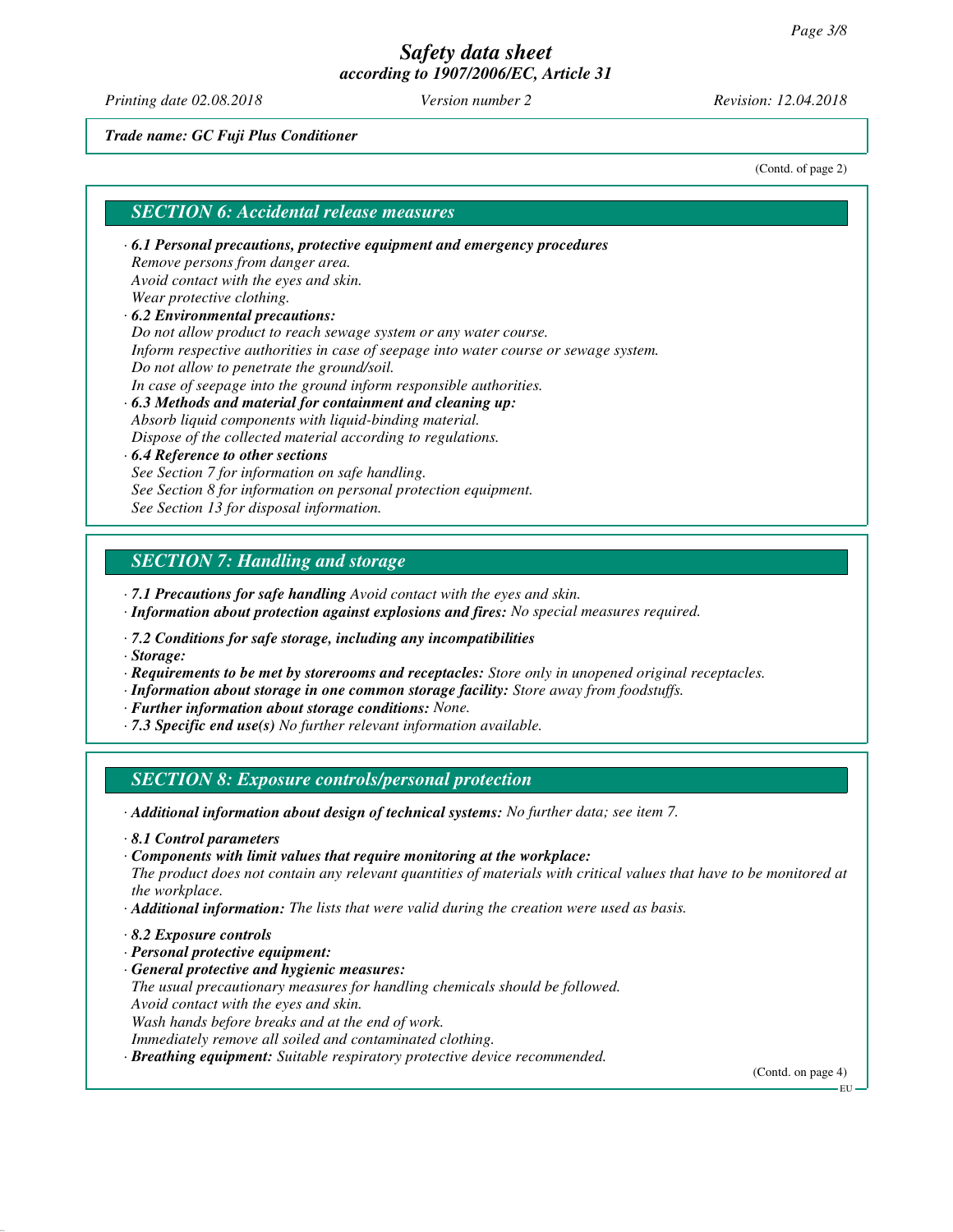*Printing date 02.08.2018 Version number 2 Revision: 12.04.2018*

(Contd. of page 3)

#### *Trade name: GC Fuji Plus Conditioner*

*· Protection of hands:*



# *· Material of gloves*

*The selection of the suitable gloves does not only depend on the material, but also on further marks of quality and varies from manufacturer to manufacturer. As the product is a preparation of several substances, the resistance of the glove material can not be calculated in advance and has therefore to be checked prior to the application.*

#### *· Penetration time of glove material*

*The exact break through time has to be found out by the manufacturer of the protective gloves and has to be observed.*

*· Eye protection:*



*Tightly sealed goggles*

| <b>SECTION 9: Physical and chemical properties</b>                                                                     |                                               |  |
|------------------------------------------------------------------------------------------------------------------------|-----------------------------------------------|--|
| $\cdot$ 9.1 Information on basic physical and chemical properties<br><b>General Information</b><br>$\cdot$ Appearance: |                                               |  |
| Form:                                                                                                                  | Liquid                                        |  |
| Color:                                                                                                                 | Light yellow                                  |  |
| $\cdot$ Odor:                                                                                                          | <i><b>Odorless</b></i>                        |  |
| · Odor threshold:                                                                                                      | Not determined.                               |  |
| $\cdot$ pH-value:                                                                                                      | Not determined.                               |  |
| Change in condition<br><b>Melting point/Melting range:</b><br><b>Boiling point/Boiling range:</b>                      | Undetermined.<br>Undetermined.                |  |
| · Flash point:                                                                                                         | Not applicable.                               |  |
| · Flammability (solid, gaseous):                                                                                       | Not applicable.                               |  |
| · Ignition temperature:                                                                                                | Undetermined.                                 |  |
| $\cdot$ Decomposition temperature:                                                                                     | Not determined.                               |  |
| $\cdot$ Auto igniting:                                                                                                 | Product is not selfigniting.                  |  |
| · Danger of explosion:                                                                                                 | Product does not present an explosion hazard. |  |
| · Explosion limits:<br>Lower:<br><b>Upper:</b>                                                                         | Not determined.<br>Not determined.            |  |
| · Vapor pressure:                                                                                                      | Not determined.                               |  |
| $\cdot$ Density at 20 $\degree$ C:                                                                                     | $1.1$ g/cm <sup>3</sup>                       |  |
| · Relative density                                                                                                     | Not determined.                               |  |
| · Vapor density                                                                                                        | Not determined.                               |  |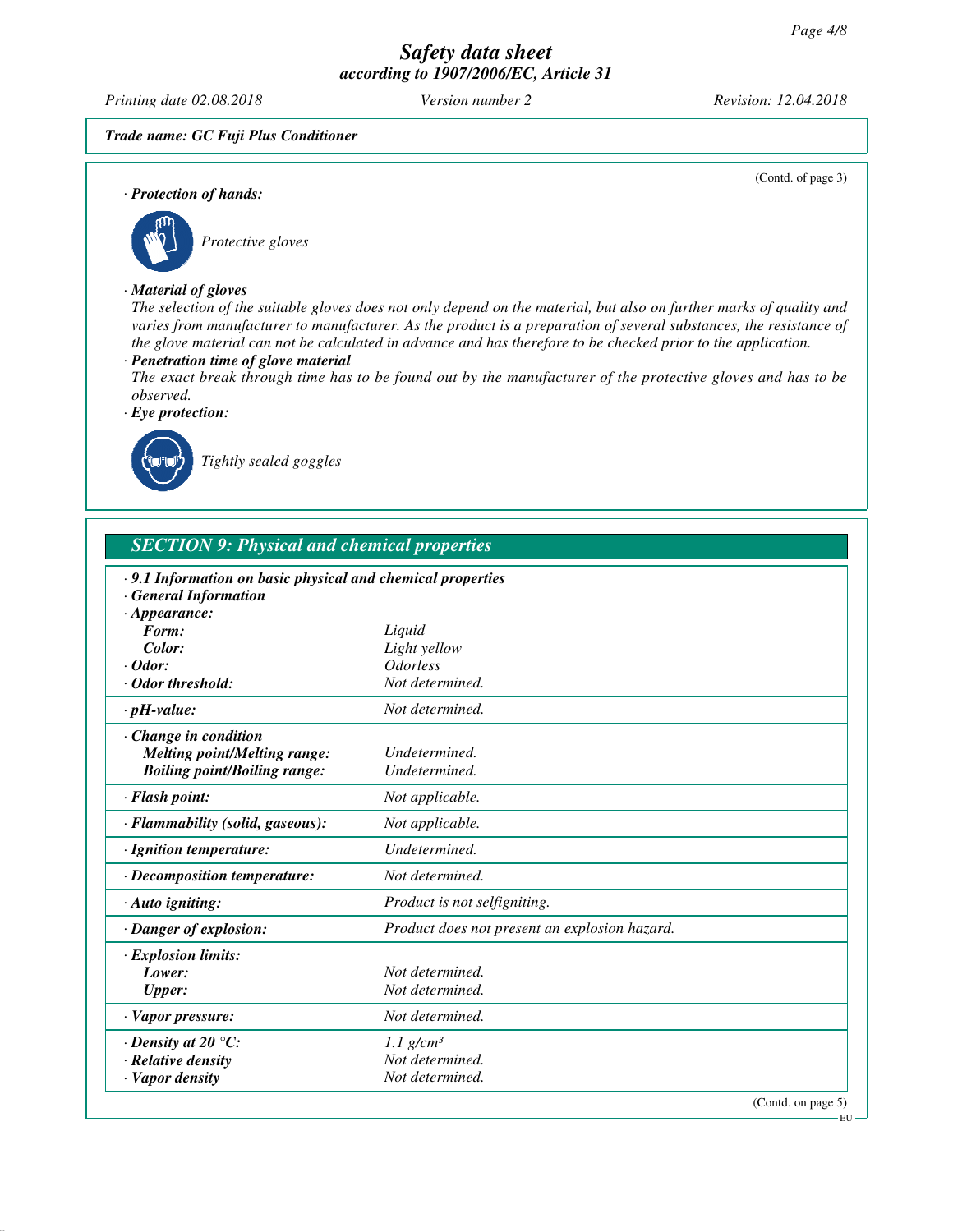*Printing date 02.08.2018 Version number 2 Revision: 12.04.2018*

*Trade name: GC Fuji Plus Conditioner*

|                                                            |                                            | (Contd. of page 4) |
|------------------------------------------------------------|--------------------------------------------|--------------------|
| $\cdot$ Evaporation rate                                   | Not determined.                            |                    |
| · Solubility in / Miscibility with                         |                                            |                    |
| Water:                                                     | Fully miscible.                            |                    |
| · Partition coefficient (n-octanol/water): Not determined. |                                            |                    |
| $\cdot$ Viscosity:                                         |                                            |                    |
| Dynamic:                                                   | Not determined.                            |                    |
| Kinematic:                                                 | Not determined.                            |                    |
| · Solvent content:                                         |                                            |                    |
| Organic solvents:                                          | $0.0\%$                                    |                    |
| Water:                                                     | 88.0%                                      |                    |
| $VOC$ (EC)                                                 | $0.0 \text{ g/l}$                          |                    |
| $\cdot$ 9.2 Other information                              | No further relevant information available. |                    |

# *SECTION 10: Stability and reactivity*

*· 10.1 Reactivity No further relevant information available.*

- *· 10.2 Chemical stability*
- *· Thermal decomposition / conditions to be avoided: No decomposition if used according to specifications.*
- *· 10.3 Possibility of hazardous reactions No dangerous reactions known.*
- *· 10.4 Conditions to avoid No further relevant information available.*
- *· 10.5 Incompatible materials: No further relevant information available.*
- *· 10.6 Hazardous decomposition products: No dangerous decomposition products known.*

# *SECTION 11: Toxicological information*

#### *· 11.1 Information on toxicological effects*

*· Acute toxicity: Based on available data, the classification criteria are not met.*

*· LD/LC50 values that are relevant for classification:*

#### *7705-08-0 iron trichloride*

*Oral LD50 1872 mg/kg (rat (f+m))*

- *· Primary irritant effect:*
- *· on the skin: Based on available data, the classification criteria are not met.*
- *· on the eye:*
- *Causes serious eye irritation.*
- *· Sensitization: Based on available data, the classification criteria are not met.*
- *· Additional toxicological information:*
- *· OSHA-Ca (Occupational Safety & Health Administration)*

*None of the ingredients is listed.*

- *· Repeated dose toxicity No further relevant information available.*
- *· CMR effects (carcinogenity, mutagenicity and toxicity for reproduction) No further relevant information available.*
- *· Germ cell mutagenicity Based on available data, the classification criteria are not met.*
- *· Carcinogenicity Based on available data, the classification criteria are not met.*
- *· Reproductive toxicity Based on available data, the classification criteria are not met.*
- *· STOT-single exposure Based on available data, the classification criteria are not met.*
- *· STOT-repeated exposure Based on available data, the classification criteria are not met.*

(Contd. on page 6)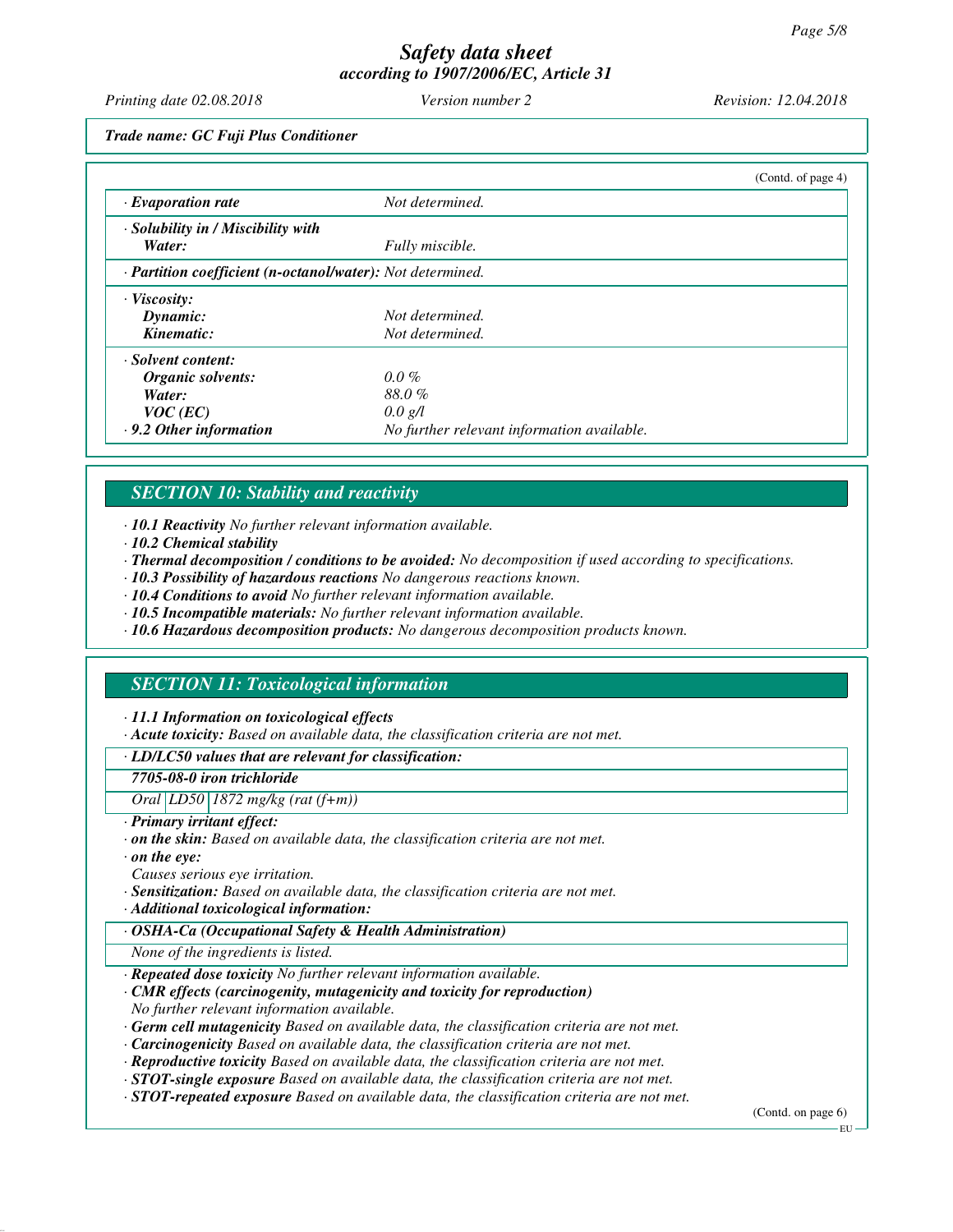*Printing date 02.08.2018 Version number 2 Revision: 12.04.2018*

(Contd. of page 5)

*Trade name: GC Fuji Plus Conditioner*

*· Aspiration hazard Based on available data, the classification criteria are not met.*

## *SECTION 12: Ecological information*

#### *· 12.1 Toxicity*

- *· Aquatic toxicity: No further relevant information available.*
- *· 12.2 Persistence and degradability No further relevant information available.*
- *· 12.3 Bioaccumulative potential No further relevant information available.*
- *· 12.4 Mobility in soil No further relevant information available.*
- *· Additional ecological information:*
- *· General notes:*
- *Water hazard class 3 (Self-assessment): extremely hazardous for water Do not allow product to reach ground water, water course or sewage system, even in small quantities. Danger to drinking water if even extremely small quantities leak into the ground.*
- *· 12.5 Results of PBT and vPvB assessment*
- *· PBT: Not applicable.*
- *· vPvB: Not applicable.*
- *· 12.6 Other adverse effects No further relevant information available.*

## *SECTION 13: Disposal considerations*

#### *· 13.1 Waste treatment methods*

*· Recommendation:*

*Must not be disposed of together with household garbage. Do not allow product to reach sewage system.*

| · European waste catalogue |                                                                                    |
|----------------------------|------------------------------------------------------------------------------------|
|                            | 18 00 00   WASTES FROM HUMAN OR ANIMAL HEALTH CARE AND/OR RELATED RESEARCH (except |
|                            | kitchen and restaurant wastes not arising from immediate health care)              |
| 18 01 00                   | wastes from natal care, diagnosis, treatment or prevention of disease in humans    |
|                            | 18 01 06* $\vert$ chemicals consisting of or containing hazardous substances       |

*· Uncleaned packagings:*

*· Recommendation: Disposal must be made according to official regulations.*

*· Recommended cleansing agent: Water, if necessary with cleansing agents.*

| $\cdot$ 14.1 UN-Number                  |               |  |
|-----------------------------------------|---------------|--|
| · ADR, ADN, IMDG, IATA                  | not regulated |  |
| $\cdot$ 14.2 UN proper shipping name    |               |  |
| · ADR, ADN, IMDG, IATA                  | not regulated |  |
| $\cdot$ 14.3 Transport hazard class(es) |               |  |
| · ADR, ADN, IMDG, IATA                  |               |  |
| $\cdot$ Class                           | not regulated |  |
| · 14.4 Packing group                    |               |  |
| · ADR, IMDG, IATA                       | not regulated |  |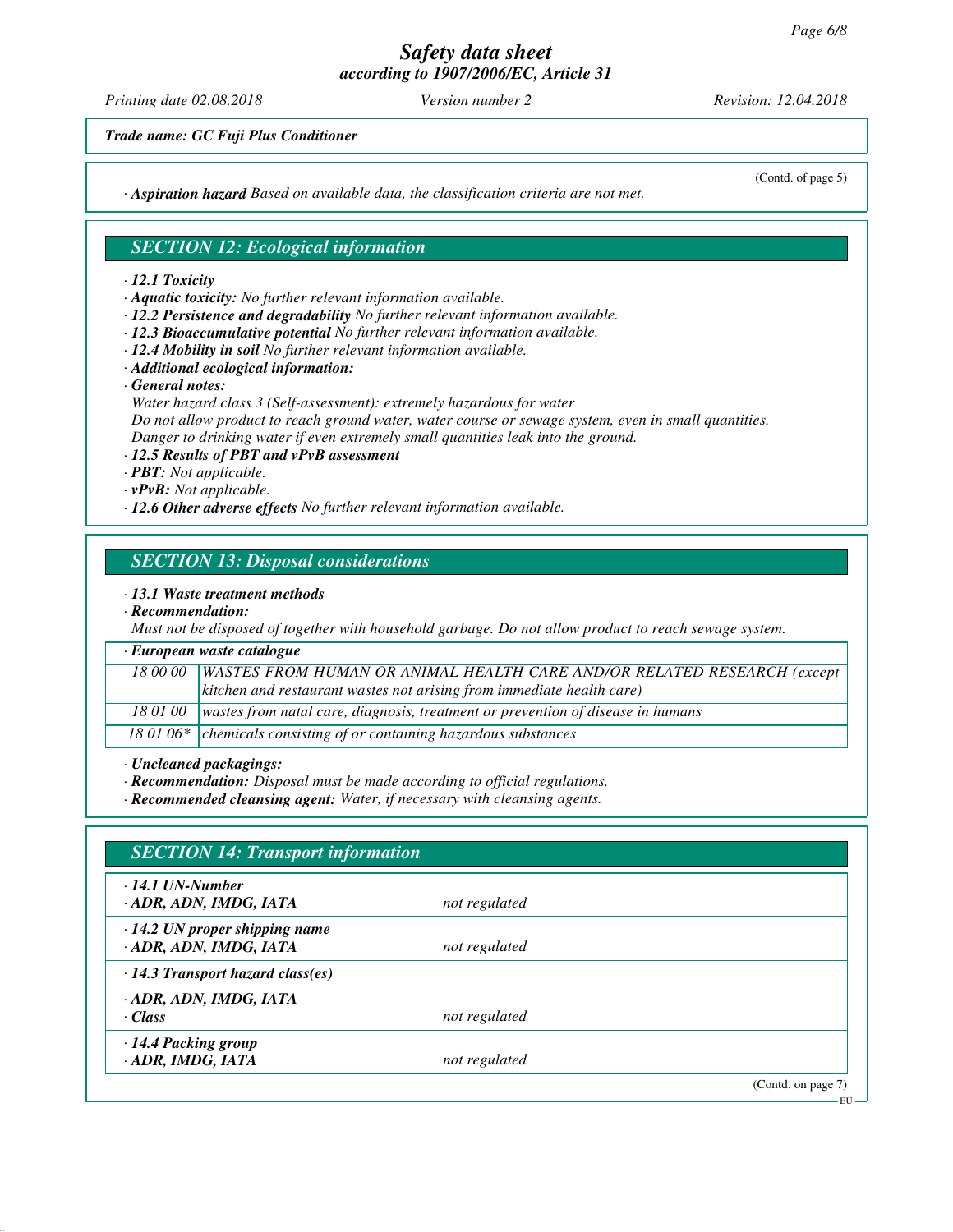*Printing date 02.08.2018 Version number 2 Revision: 12.04.2018*

*Trade name: GC Fuji Plus Conditioner*

|                                                                                                |                 | (Contd. of page $6$ ) |
|------------------------------------------------------------------------------------------------|-----------------|-----------------------|
| $\cdot$ 14.5 Environmental hazards:<br>$\cdot$ Marine pollutant:                               | No              |                       |
| $\cdot$ 14.6 Special precautions for user                                                      | Not applicable. |                       |
| $\cdot$ 14.7 Transport in bulk according to Annex II of<br><b>MARPOL73/78 and the IBC Code</b> | Not applicable. |                       |
| · UN "Model Regulation":                                                                       | not regulated   |                       |

# *SECTION 15: Regulatory information*

*· 15.1 Safety, health and environmental regulations/legislation specific for the substance or mixture · Sara*

*· Section 355 (extremely hazardous substances):*

*None of the ingredient is listed.*

*· Section 313 (Specific toxic chemical listings):*

*None of the ingredients is listed.*

*· Proposition 65*

*· Chemicals known to cause cancer:*

*None of the ingredients is listed.*

*· Chemicals known to cause reproductive toxicity for females:*

*None of the ingredients is listed.*

*· Chemicals known to cause reproductive toxicity for males:*

*None of the ingredients is listed.*

*· Chemicals known to cause developmental toxicity:*

*None of the ingredients is listed.*

*· Carcinogenic categories*

*· EPA (Environmental Protection Agency)*

*None of the ingredients is listed.*

*· TLV (Threshold Limit Value established by ACGIH)*

*None of the ingredients is listed.*

*· MAK (German Maximum Workplace Concentration)*

*None of the ingredients is listed.*

*· NIOSH-Ca (National Institute for Occupational Safety and Health)*

*None of the ingredients is listed.*

*· Directive 2012/18/EU*

*· Named dangerous substances - ANNEX I None of the ingredients is listed.*

*· REGULATION (EC) No 1907/2006 ANNEX XVII Conditions of restriction: 3*

*· 15.2 Chemical safety assessment: A Chemical Safety Assessment has not been carried out.*

(Contd. on page 8)

EU